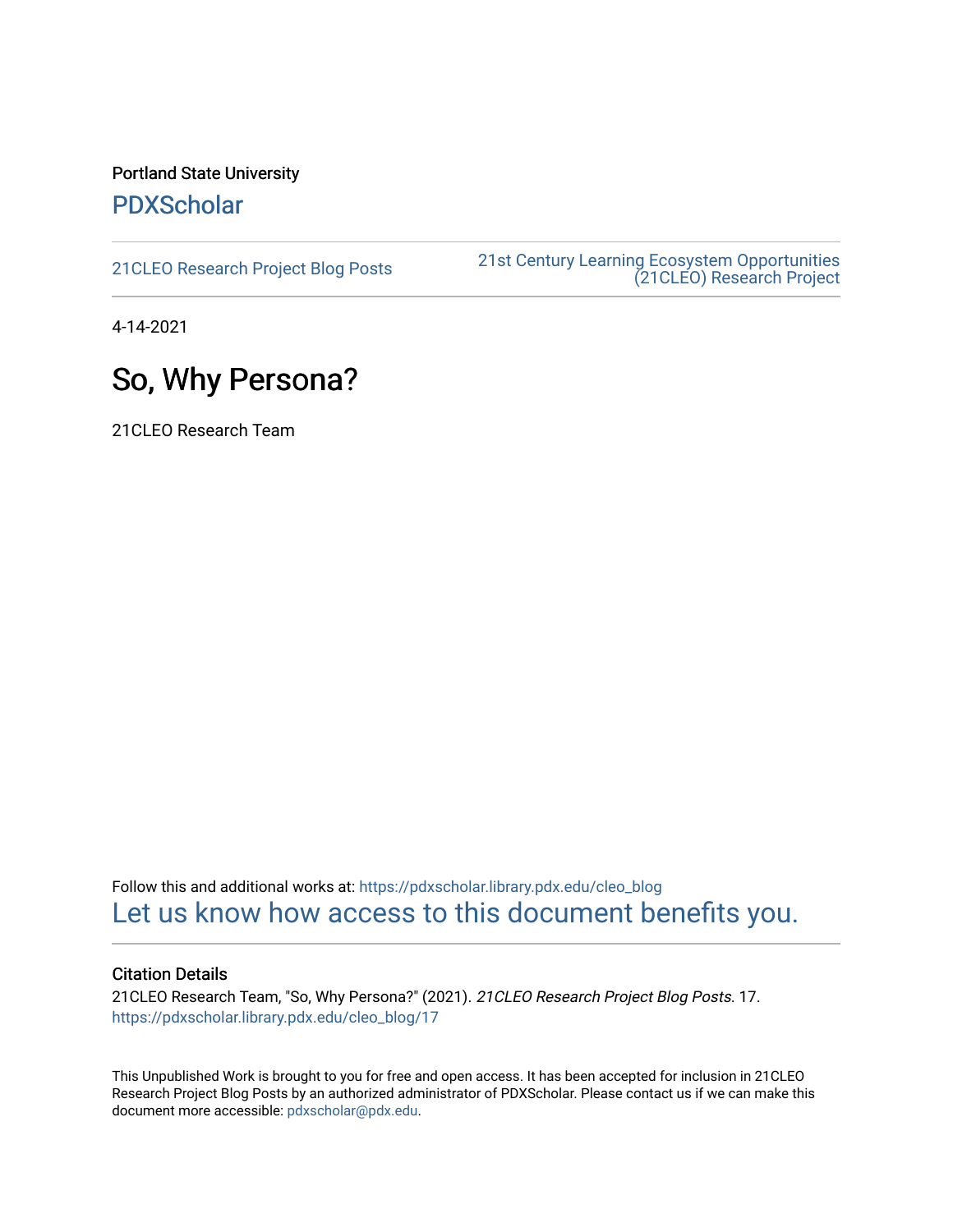



# **So, Why Persona?**

**by 21CLEO Research Team** I **Apr 14, 2021** I **21 CLEO, Announcements** 



In our last several blog posts, we've shared the personas that we generated using interview data analyzed through a qualitative coding process. While each working learner that we interviewed has their own unique story, we used persona development to find patterns across these stories. By presenting each persona as a person, we've arrived at empirically-generated depictions of the lives of working learner participants.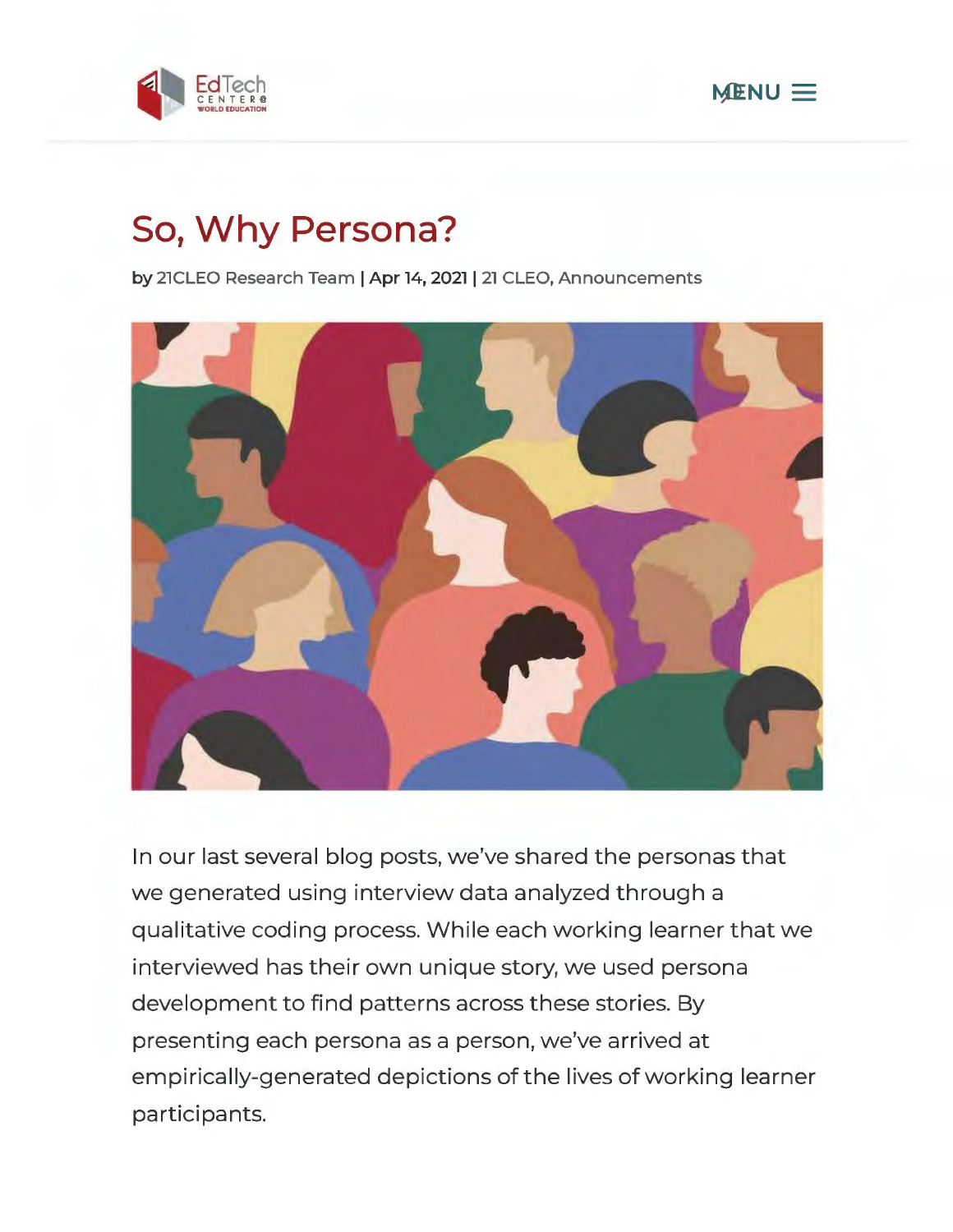Alimayu: College-educated retail worker learning English

Neberu: Working to feel comfortable interacting with English speakers

Elise: Juggling Work, Required Training, and Long-Term Goals

Regina: Healthcare worker seeking to establish a career

Dani: Front-Line Supervisor Paid Hourly Seeking Certification for Advancement

A colleague asked us a thoughtful and compelling question why did we create the personas and how do these personas help employers, human resources staff, people working in workforce education, and those in adult education? We wrote this blog post to address those questions.

### **Why did we create these personas?**

When we originally reviewed what had been written about working learners, we saw that articles and reports tended to refer to them as if there was one monolithic archetype. Our interviews with working learners across the country quickly made it clear that a reductivist description of "working learners" as a singular group is insufficient; we needed another way to talk about them. Personas, which are commonly used in the instructional design field and in product marketing, seemed to be a useful tool for organizing our findings and describing our study participants based on shared characteristics.

Additionally, we found that many reports described working learners in relatively passive terms. That is, working learners responded to actions put in place by organizations. In our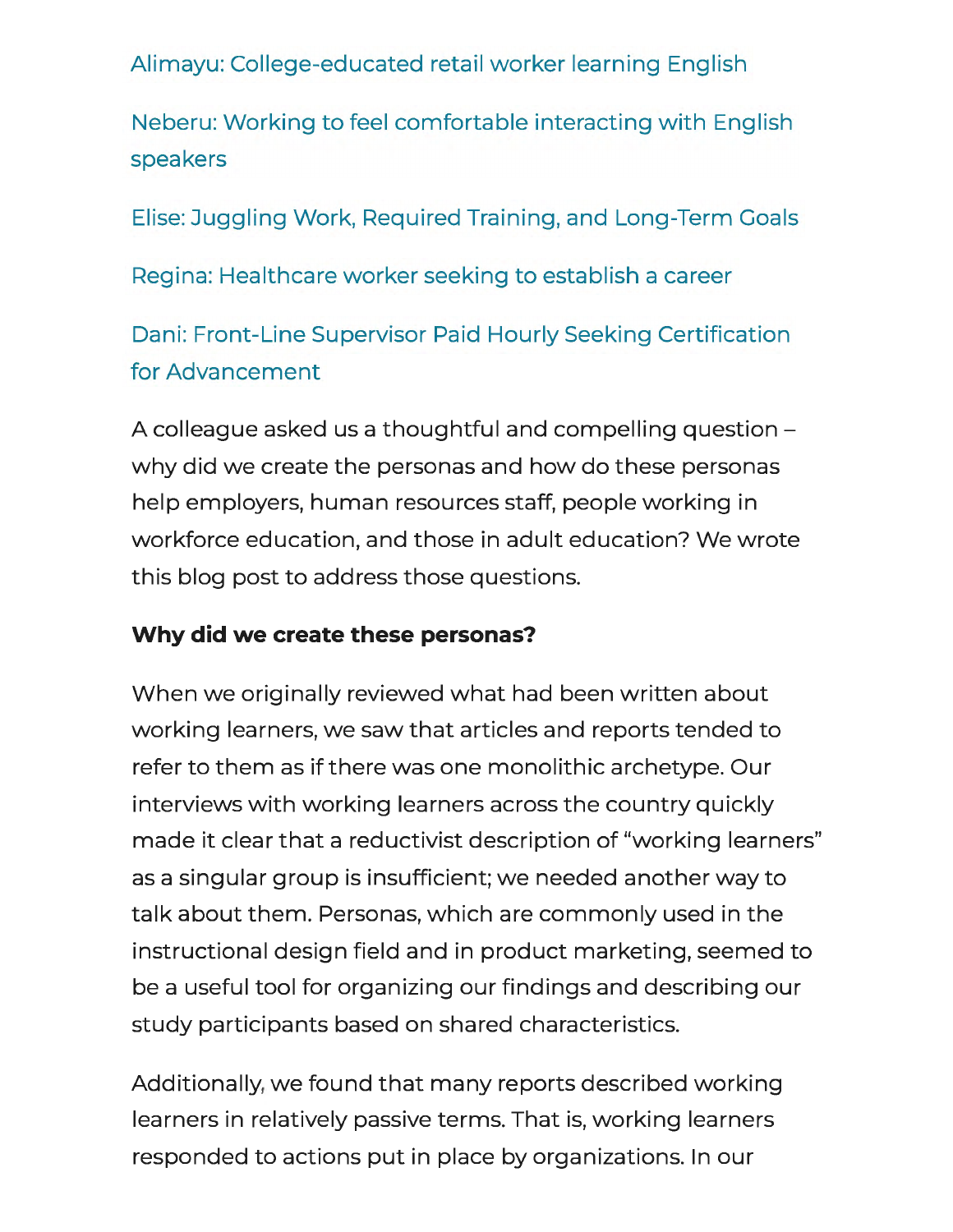interviews, we found that working learners have agency. They make strategic choices about how to spend their temporal and financial resources based on their circumstances, needs, goals, and aspirations. The personas we've written demonstrate the ways working learners are agentive and strategic.

We want to center the voice of working learners in a learning ecosystem by understanding their personal experiences participating in employer-supported learning opportunities and as told in their own words. Personas allow us to create a compelling and approachable representation of our aggregated interview data, both to understand what our data are telling us and as a way to share our findings with the field.

### **Why is this important?**

One of our goals in this work has been to understand working learners, so we can better understand what motivates and supports their participation in employer-supported learning opportunities. This information can be used to better align these learning opportunities with the needs, interests, and goals of working learners. But, before we could discuss characteristics of ecosystems that benefit them, we needed to make clear who the learners are.

The personas that we've developed show how different learners fit into the available learning opportunities in different ways and for different purposes. In other words, the programs we have investigated are each best aligned to the needs of a particular type of learner and our personas reveal the tensions and/or alignment for different learners. For some working learners, such as Elise, the design of the program was suitable